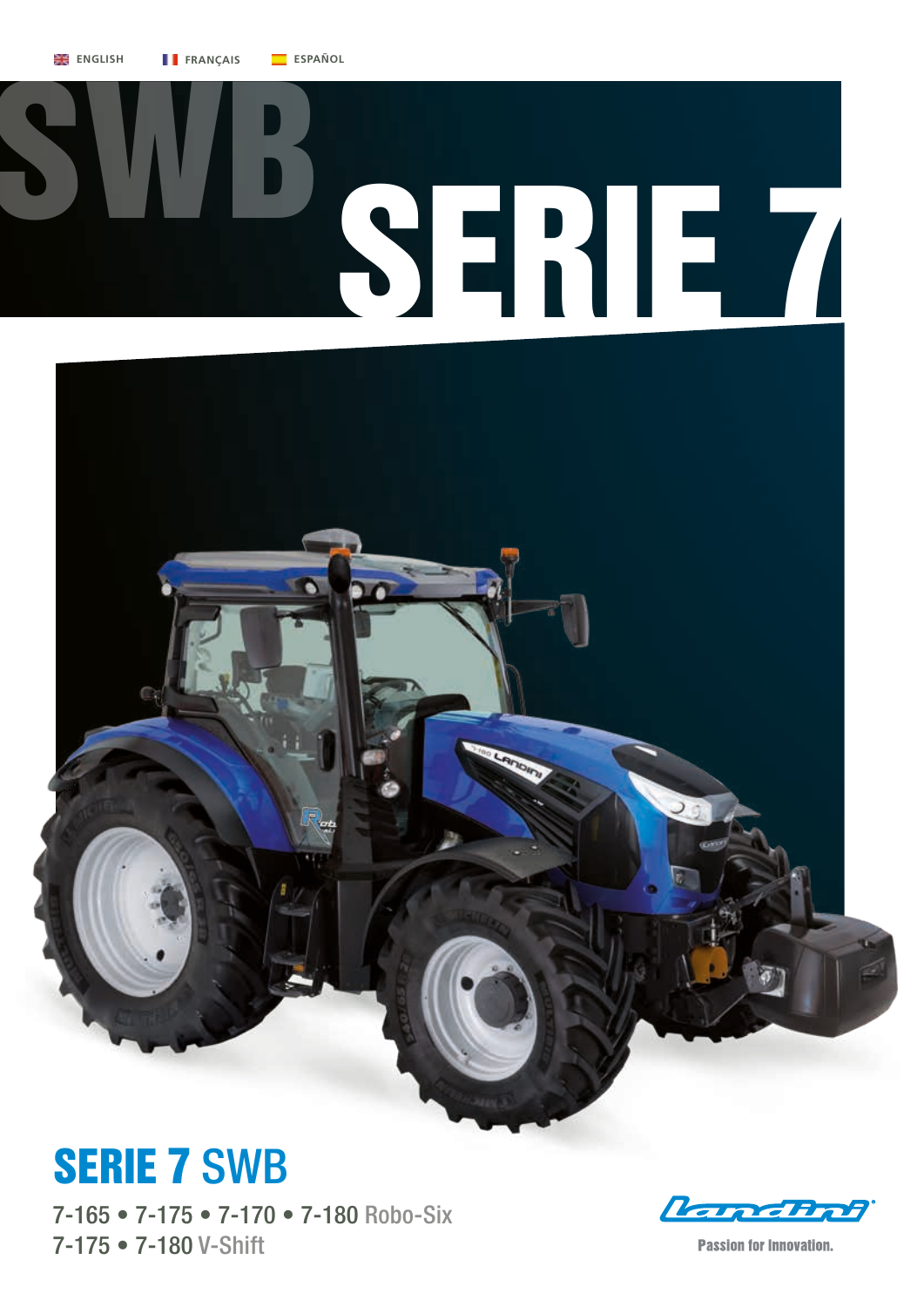| <b>ENGLISH</b>                                                                            |       | $7 - 165$<br>Robo-Six                                                                                                                             | $7 - 175$<br>Robo-Six                  | $7 - 170$<br>Robo-Six                                                          | $7 - 180$<br>Robo-Six                                               | $7 - 175$<br>V-Shift               | $7 - 180$<br>V-Shift        |
|-------------------------------------------------------------------------------------------|-------|---------------------------------------------------------------------------------------------------------------------------------------------------|----------------------------------------|--------------------------------------------------------------------------------|---------------------------------------------------------------------|------------------------------------|-----------------------------|
| <b>ENGINE</b>                                                                             |       |                                                                                                                                                   |                                        |                                                                                |                                                                     |                                    |                             |
| Max power (97/68/EC - ISO TR 14396)                                                       | hp/kW | 155 / 114                                                                                                                                         | 166 / 122                              | 155 / 114                                                                      | 166 / 122                                                           | 166 / 122                          | 166 / 122                   |
| Max power with EPM (97/68/EC - ISO TR 14396)                                              | hp/kW | 165 / 122                                                                                                                                         | 175 / 129                              | 165 / 122                                                                      | 175 / 129                                                           | 175 / 129                          | 175 / 129                   |
| Engine speed at max power                                                                 | rpm   |                                                                                                                                                   |                                        | 1900                                                                           |                                                                     |                                    |                             |
| Max torque without EPM (with EPM) at 1400 rpm<br>Manufacturer                             | Nm    | 652 (676)                                                                                                                                         | 700 (700)                              | 652 (676)<br>FPT                                                               | 700 (700)                                                           | 700 (700)                          |                             |
| Engine type - Installation                                                                |       | NEF 45 - structural engine                                                                                                                        |                                        | NEF 67 - structural engine                                                     |                                                                     | <b>NEF 45</b><br>structural engine | NEF 67<br>structural engine |
| Exhaust after-treatment - Stage V / Tier 4 Final                                          |       |                                                                                                                                                   |                                        | HI-eSCR2                                                                       |                                                                     |                                    |                             |
| Cylinders / Displacement / Valves                                                         |       |                                                                                                                                                   | $4/4.5$ $1/16$                         | $6/6.7$   $/24$                                                                |                                                                     | $4/4.5$ $1/16$                     | $6/6.7$ $1/24$              |
| Air intake system                                                                         |       |                                                                                                                                                   |                                        | turbo intercooler                                                              |                                                                     |                                    |                             |
| Maintenance interval                                                                      |       |                                                                                                                                                   |                                        | 500 hours                                                                      |                                                                     |                                    |                             |
| <b>CAPACITIES</b>                                                                         |       |                                                                                                                                                   |                                        |                                                                                |                                                                     |                                    |                             |
| Fuel tank<br>AdBlue / DEF tank                                                            |       |                                                                                                                                                   |                                        | 280<br>46                                                                      |                                                                     |                                    |                             |
| <b>TRANSMISSION</b>                                                                       |       |                                                                                                                                                   |                                        |                                                                                |                                                                     |                                    |                             |
|                                                                                           |       |                                                                                                                                                   | Robo-Six                               |                                                                                |                                                                     | V-Shift                            |                             |
| Type                                                                                      |       | 6 powershift speeds and 5 robotized ranges<br>$\bullet$ - 30 FWD + 15 REV without creeper                                                         |                                        |                                                                                | continuously variable transmission                                  |                                    |                             |
| No. of gears                                                                              |       | $O$ 54 FWD + 27 REV with creeper                                                                                                                  |                                        |                                                                                |                                                                     |                                    |                             |
| Minimum speed - Engine revs<br>$m/h$ - rpm                                                |       |                                                                                                                                                   | 3.2 without creeper - 0.4 with creeper |                                                                                |                                                                     | $40 - 2200$                        |                             |
| Engine speed at 40 km/h                                                                   | rpm   |                                                                                                                                                   |                                        | $-1577$<br>$O - 1971$                                                          |                                                                     | $-1550$                            |                             |
| Engine speed at 50 km/h                                                                   | rpm   |                                                                                                                                                   |                                        | EasyPilot on RH console (with mechanical remote valves)                        |                                                                     | $O - 1690$<br>EasyPilot            |                             |
| Transmission control                                                                      |       |                                                                                                                                                   |                                        | - EasyPilot on multifunction armrest (with electronic remote valves)           |                                                                     | with multifunction armrest         |                             |
| APS - Auto PowerShift<br><b>FRONT AND REAR AXLES</b>                                      |       |                                                                                                                                                   |                                        | • - electronically-controlled automatic powershift and range shifting          |                                                                     |                                    |                             |
| Front suspended axle                                                                      |       |                                                                                                                                                   |                                        | O - IFS with independent front wheel suspension                                |                                                                     |                                    |                             |
| <b>BRAKING SYSTEM</b>                                                                     |       |                                                                                                                                                   |                                        |                                                                                |                                                                     |                                    |                             |
| Front braking system                                                                      |       |                                                                                                                                                   |                                        | automatic 4WD engagement when braking                                          |                                                                     |                                    |                             |
| Trailer braking system                                                                    |       | O - pneumatic brake as per MR with 2 or 2+1 lines, with or without single-line hydraulic brake<br>2-line hydraulic brake as per MR (40 km/h only) |                                        |                                                                                |                                                                     |                                    |                             |
| Engine brake                                                                              |       |                                                                                                                                                   |                                        | $\bullet$                                                                      |                                                                     |                                    |                             |
| <b>HYDRAULIC SYSTEM</b>                                                                   |       |                                                                                                                                                   |                                        |                                                                                |                                                                     |                                    |                             |
| Hydraulic piston pump with CCLS system - flow rate                                        |       |                                                                                                                                                   |                                        | $-123$ l/min                                                                   |                                                                     |                                    |                             |
| Hydraulic piston pump with CCLS system - high flow rate<br>Steering pump - flow rate      |       |                                                                                                                                                   |                                        | O - 160 l/min<br>$-52$ l/min                                                   |                                                                     |                                    |                             |
| Rear remote valves - type, flow rate, min - max                                           |       | • - 3 mechanical remotes (M), 80 l/min<br>O - 2M, 3M + 2E, 100 l/min 3E, 4E, 5E, 3E+2E, 4E+2E                                                     |                                        |                                                                                | • - 3 electronic remotes (E), 100 l/min<br>3E, 4E, 5E, 3E+2E, 4E+2E |                                    |                             |
| Flow diverter with flow selector - section flow rate                                      |       | O - 3 sections with dedicated push-pull connectors - 60 l/min per section                                                                         |                                        |                                                                                |                                                                     |                                    |                             |
| Mid-mounted remote valves - flow rate                                                     |       | O - 2 electrohydraulic remotes with multifunction joystick - 100 l/min                                                                            |                                        |                                                                                |                                                                     |                                    |                             |
| <b>REAR 3-POINT HITCH</b>                                                                 |       |                                                                                                                                                   |                                        |                                                                                |                                                                     |                                    |                             |
| Electronically-controlled rear hitch                                                      |       |                                                                                                                                                   |                                        | with lower link draft control, position control, mixed control, float position |                                                                     |                                    |                             |
| Category - hitch type                                                                     |       | III - quick couplers                                                                                                                              |                                        |                                                                                |                                                                     |                                    |                             |
| Max lift capacity at the hooks - ram diameter<br><b>REAR PTO</b>                          | kq    | $-6400 - 80$ mm $ O - 9300 - 100$ mm<br>$\bullet$ - 9300 - 100 mm                                                                                 |                                        |                                                                                |                                                                     |                                    |                             |
| Speeds                                                                                    |       |                                                                                                                                                   |                                        | 540 / 540 E / 1000 / 1000 E                                                    |                                                                     |                                    |                             |
| <b>FRONT 3-POINT HITCH</b>                                                                |       |                                                                                                                                                   |                                        |                                                                                |                                                                     |                                    |                             |
| Electronically-controlled front hitch                                                     |       | O - with position control                                                                                                                         |                                        |                                                                                |                                                                     |                                    |                             |
| Max lifting capacity (OECD at the hooks)                                                  | kg    |                                                                                                                                                   |                                        | 3500                                                                           |                                                                     |                                    |                             |
| <b>FRONT PTO</b>                                                                          |       |                                                                                                                                                   |                                        |                                                                                |                                                                     |                                    |                             |
| Type<br>Speeds                                                                            |       | O - electrohydraulic multidisc with modulation control<br>1000                                                                                    |                                        |                                                                                |                                                                     |                                    |                             |
| CAB                                                                                       |       |                                                                                                                                                   |                                        |                                                                                |                                                                     |                                    |                             |
| Landini mechanical suspension                                                             |       |                                                                                                                                                   |                                        | • mechanical cab suspension system                                             |                                                                     |                                    |                             |
| EasyPilot with multifunction armrest                                                      |       | O - with electrohydraulic remote valves                                                                                                           |                                        |                                                                                |                                                                     |                                    |                             |
| DSM Data Screen Manager                                                                   |       | O - 12" touch screen monitor with electrohydraulic remote valves                                                                                  |                                        |                                                                                | - 12" touch screen monitor with<br>electrohydraulic remote valves   |                                    |                             |
| Radio system                                                                              |       | O - radio DAB mp3 with 4 speakers, bluetooth, aux-in and integrated microphone                                                                    |                                        |                                                                                |                                                                     |                                    |                             |
| Halogen working lights                                                                    |       | • - 14 with EasyPilot on RH console<br>O - 18 with EasyPilot on multifunction armrest                                                             |                                        |                                                                                | O - 18 with EasyPilot<br>on multifunction armrest                   |                                    |                             |
| LED working lights                                                                        |       | O - 16 with EasyPilot on RH console<br>O - 20 with EasyPilot on multifunction armrest                                                             |                                        |                                                                                | O - 20 with EasyPilot<br>on multifunction armrest                   |                                    |                             |
| ON BOARD TECHNOLOGY                                                                       |       |                                                                                                                                                   |                                        |                                                                                |                                                                     |                                    |                             |
| PSM Precision Steering Management, rear ISObus & EazySteer- ready                         |       | $\circ$                                                                                                                                           |                                        |                                                                                |                                                                     |                                    |                             |
| PSM Precision Steering Management, rear ISObus & EazySteer - EGNOS full kit               |       | $\circ$                                                                                                                                           |                                        |                                                                                |                                                                     |                                    |                             |
| PSM Precision Steering Management, rear ISObus & EazySteer - RTK NTRIP full kit           |       | O - Argo Tractors Spare Parts                                                                                                                     |                                        |                                                                                |                                                                     |                                    |                             |
| Landini Fleet Management - 3-year full plan subscription<br><b>WEIGHTS AND DIMENSIONS</b> |       |                                                                                                                                                   |                                        | $\circ$                                                                        |                                                                     |                                    |                             |
| Wheelbase                                                                                 | mm    | 2651                                                                                                                                              |                                        | 2760                                                                           |                                                                     | 2651                               | 2760                        |
| Shipping weight - measured with average specifications                                    | kg    |                                                                                                                                                   | 6400                                   | 6700                                                                           |                                                                     | 6400                               | 6700                        |
| Gross vehicle weight                                                                      | kg    |                                                                                                                                                   |                                        | 11500                                                                          |                                                                     |                                    |                             |
| Max front and rear tire size - (Index radius - IR)                                        | mm    |                                                                                                                                                   |                                        | 600 / 60R28 (IR 675) - 710 / 60R38 (IR 875)                                    |                                                                     |                                    |                             |

**Key:** ● standard ○ option

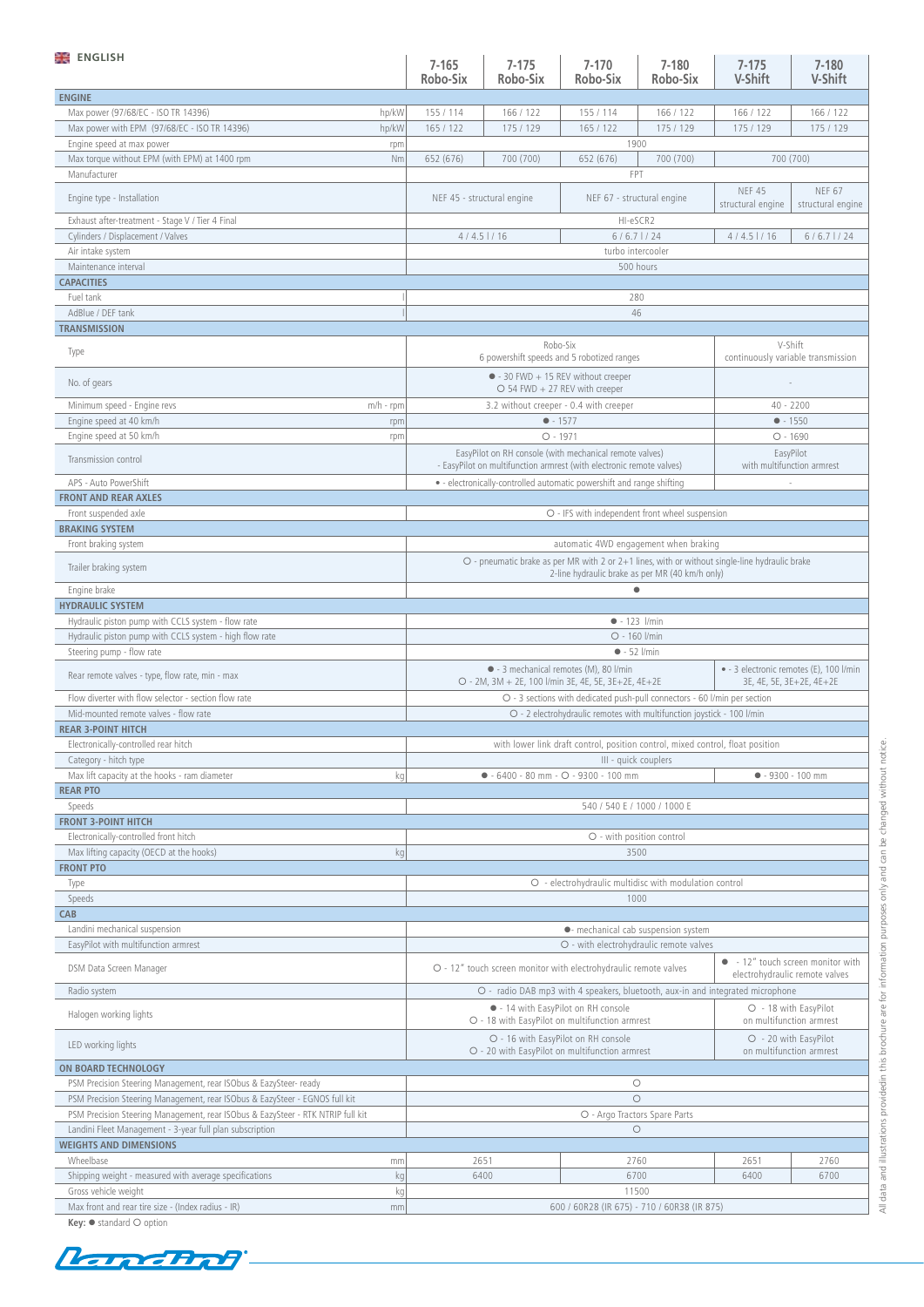| <b>FRANÇAIS</b>                                                                                 | $7 - 165$                                                                                                                     | $7 - 175$                                                                                                                                         | $7 - 170$                                                                 | $7 - 180$                                                             | $7-175$                                      | $7 - 180$                          |  |
|-------------------------------------------------------------------------------------------------|-------------------------------------------------------------------------------------------------------------------------------|---------------------------------------------------------------------------------------------------------------------------------------------------|---------------------------------------------------------------------------|-----------------------------------------------------------------------|----------------------------------------------|------------------------------------|--|
| <b>MOTEUR</b>                                                                                   | Robo-Six                                                                                                                      | Robo-Six                                                                                                                                          | Robo-Six                                                                  | Robo-Six                                                              | V-Shift                                      | V-Shift                            |  |
| Puissance maximale (97/68/CE - ISO TR 14396)<br>ch/kW                                           | 155 / 114                                                                                                                     | 166 / 122                                                                                                                                         | 155 / 114                                                                 | 166 / 122                                                             | 166 / 122                                    | 166 / 122                          |  |
| Puissance maximale avec EPM (97/68/CE - ISO TR 14396)<br>ch/kW                                  | 165 / 122                                                                                                                     | 175 / 129                                                                                                                                         | 165 / 122                                                                 | 175 / 129                                                             | 175 / 129                                    | 175 / 129                          |  |
| Régime de puissance maximale<br>tr/min                                                          |                                                                                                                               |                                                                                                                                                   | 1900                                                                      |                                                                       |                                              |                                    |  |
| Couple maximal sans EPM (avec EPM) à 1400 tr/min<br>Nm                                          | 652 (676)                                                                                                                     | 700 (700)                                                                                                                                         | 652 (676)                                                                 | 700 (700)                                                             | 700 (700)                                    |                                    |  |
| Fabricant                                                                                       |                                                                                                                               |                                                                                                                                                   | FPT                                                                       |                                                                       |                                              |                                    |  |
| Type moteur - Installation                                                                      |                                                                                                                               | NEF 45 - moteur structurel                                                                                                                        | NEF 67 - moteur structurel                                                |                                                                       | <b>NEF 45</b><br>moteur structurel           | <b>NEF 67</b><br>moteur structurel |  |
| Système de post-traitement Stage V / Tier 4 Final                                               |                                                                                                                               |                                                                                                                                                   | HI-eSCR2                                                                  |                                                                       |                                              |                                    |  |
| Cylindres / Cylindrée / Soupapes                                                                |                                                                                                                               | 4/4,5/16                                                                                                                                          | 6/6,71/24                                                                 |                                                                       | 4/4,5/16                                     | 6/6,71/24                          |  |
| Système d'aspiration                                                                            |                                                                                                                               |                                                                                                                                                   | turbocompresseur avec intercooler                                         |                                                                       |                                              |                                    |  |
| Intervalle d'entretien                                                                          |                                                                                                                               |                                                                                                                                                   | 500 heures                                                                |                                                                       |                                              |                                    |  |
| <b>CONTENANCES</b>                                                                              |                                                                                                                               |                                                                                                                                                   |                                                                           |                                                                       |                                              |                                    |  |
| Réservoir de carburant                                                                          |                                                                                                                               |                                                                                                                                                   | 280                                                                       |                                                                       |                                              |                                    |  |
| Réservoir d'AdBlue / DEF                                                                        |                                                                                                                               |                                                                                                                                                   | 46                                                                        |                                                                       |                                              |                                    |  |
| <b>TRANSMISSION</b>                                                                             |                                                                                                                               |                                                                                                                                                   |                                                                           |                                                                       |                                              |                                    |  |
| Type                                                                                            |                                                                                                                               | Robo-Six<br>transmission avec 6 rapports powershift et 5 gammes robotisées                                                                        |                                                                           |                                                                       | V-Shift<br>transmission à variation continue |                                    |  |
| Nombre de rapports                                                                              | • - 30 AV+ 15 AR sans super-réducteur<br>O 54 AV + 27 AR avec super-réducteur                                                 |                                                                                                                                                   |                                                                           |                                                                       |                                              |                                    |  |
| Vitesse minimale - régime moteur<br>$m/h - tr/min$                                              |                                                                                                                               | 3,2 sans super-réducteur - 0,4 avec super-réducteur                                                                                               |                                                                           |                                                                       | $40 - 2200$                                  |                                    |  |
| Régime moteur à 40 km/h<br>tr/min                                                               |                                                                                                                               |                                                                                                                                                   | $-1577$                                                                   |                                                                       | $-1550$                                      |                                    |  |
| Régime moteur à 50 km/h<br>tr/min                                                               |                                                                                                                               |                                                                                                                                                   | $O - 1971$                                                                |                                                                       | $O - 1690$                                   |                                    |  |
| Contrôle de transmission                                                                        |                                                                                                                               | EasyPilot sur console droite (avec distributeurs mécaniques)<br>- EasyPilot sur accoudoir multifonction (avec distributeurs électroniques)        |                                                                           |                                                                       | EasyPilot<br>avec accoudoir multifonction    |                                    |  |
| APS - Auto PowerShift                                                                           |                                                                                                                               | · passage automatique des gammes et rapports powershift à contrôle électronique                                                                   |                                                                           |                                                                       |                                              |                                    |  |
| <b>ESSIEUX AVANT ET ARRIÈRE</b>                                                                 |                                                                                                                               |                                                                                                                                                   |                                                                           |                                                                       |                                              |                                    |  |
| Essieu avant suspendu                                                                           |                                                                                                                               |                                                                                                                                                   | O - IFS avec système de suspension à roues indépendantes                  |                                                                       |                                              |                                    |  |
| SYSTÈMES DE FREINAGE                                                                            |                                                                                                                               |                                                                                                                                                   |                                                                           |                                                                       |                                              |                                    |  |
| Freins avant                                                                                    |                                                                                                                               |                                                                                                                                                   | enclenchement automatique 4RM au freinage                                 |                                                                       |                                              |                                    |  |
| Système de freinage de remorque                                                                 |                                                                                                                               | O - freinage pneumatique conforme à MR avec 2 ou 2+1 lignes, avec ou sans freinage hydraulique à 1 ligne -                                        | freinage hydraulique à 2 lignes conforme à MR (seulement version 40 km/h) |                                                                       |                                              |                                    |  |
| Frein moteur                                                                                    |                                                                                                                               |                                                                                                                                                   | $\bullet$                                                                 |                                                                       |                                              |                                    |  |
| <b>CIRCUIT HYDRAULIQUE</b>                                                                      |                                                                                                                               |                                                                                                                                                   |                                                                           |                                                                       |                                              |                                    |  |
| Pompe hydraulique axiale avec système à centre fermé à détection de charge (CCLS) - débit       | $\bullet$ - 123 l/min                                                                                                         |                                                                                                                                                   |                                                                           |                                                                       |                                              |                                    |  |
| Pompe hydraulique axiale avec système à centre fermé à détection de charge (CCLS) - haut débit  |                                                                                                                               |                                                                                                                                                   | O - 160 l/min                                                             |                                                                       |                                              |                                    |  |
| Pompe de direction - débit                                                                      | $-52$ l/min                                                                                                                   |                                                                                                                                                   |                                                                           |                                                                       |                                              |                                    |  |
| Distributeurs arrière - nombre, type (mécanique, M - électronique, E), débit                    | $\bullet$ - 3M, 80 l/min<br>O - 2M, 3M + 2E, 100 l/min 3E, 4E, 5E, 3E+2E, 4E+2E                                               |                                                                                                                                                   |                                                                           | $-3E, 100$ I/min<br>3E, 4E, 5E, 3E+2E, 4E+2E                          |                                              |                                    |  |
| Diviseur de débit avec sélecteur - type, débit                                                  | O - 3 voies avec raccords rapides - 60 l/min par section<br>O - 2 électrohydrauliques avec joystick multifonction - 100 l/min |                                                                                                                                                   |                                                                           |                                                                       |                                              |                                    |  |
| Distributeurs ventraux - nombre, type, débit<br>ATTELAGE À 3 POINTS ARRIÈRE                     |                                                                                                                               |                                                                                                                                                   |                                                                           |                                                                       |                                              |                                    |  |
| Relevage arrière à contrôle électronique                                                        |                                                                                                                               |                                                                                                                                                   |                                                                           |                                                                       |                                              |                                    |  |
| Catégorie - dispositifs d'accrochage                                                            |                                                                                                                               | avec capteurs d'effort sur les bras inférieurs, contrôle de position, contrôle mixte et position flottante<br>III - rotules avec crochets rapides |                                                                           |                                                                       |                                              |                                    |  |
| Capacité maximale de relevage aux crochets - diamètre vérins<br>kq                              | $\bullet$ - 6400 - 80 mm - $\circ$ - 9300 - 100 mm                                                                            |                                                                                                                                                   |                                                                           | $-9300 - 100$ mm                                                      |                                              |                                    |  |
| PRISE DE FORCE ARRIÈRE                                                                          |                                                                                                                               |                                                                                                                                                   |                                                                           |                                                                       |                                              |                                    |  |
| Vitesses                                                                                        | 540 / 540 E / 1000 / 1000 E                                                                                                   |                                                                                                                                                   |                                                                           |                                                                       |                                              |                                    |  |
| ATTELAGE À 3 POINTS AVANT                                                                       |                                                                                                                               |                                                                                                                                                   |                                                                           |                                                                       |                                              |                                    |  |
| Relevage avant à contrôle électronique                                                          |                                                                                                                               |                                                                                                                                                   | O - avec contrôle de position                                             |                                                                       |                                              |                                    |  |
| Capacité maximale de relevage (aux crochets, OCDE)<br>kg                                        | 3500                                                                                                                          |                                                                                                                                                   |                                                                           |                                                                       |                                              |                                    |  |
| PRISE DE FORCE AVANT                                                                            |                                                                                                                               |                                                                                                                                                   |                                                                           |                                                                       |                                              |                                    |  |
| Type                                                                                            |                                                                                                                               |                                                                                                                                                   | O - électrohydraulique à enclenchement modulé                             |                                                                       |                                              |                                    |  |
| Vitesses                                                                                        |                                                                                                                               |                                                                                                                                                   | 1000                                                                      |                                                                       |                                              |                                    |  |
| <b>CABINE</b>                                                                                   |                                                                                                                               |                                                                                                                                                   |                                                                           |                                                                       |                                              |                                    |  |
| Suspension mécanique Landini                                                                    |                                                                                                                               |                                                                                                                                                   |                                                                           | · suspension mécanique de cabine                                      |                                              |                                    |  |
| EasyPilot intégré à l'accoudoir multifonction                                                   |                                                                                                                               | O - avec distributeurs électrohydrauliques                                                                                                        |                                                                           |                                                                       |                                              |                                    |  |
| DSM Data Screen Manager                                                                         | O - avec distributeurs électrohydrauliques - écran tactile 12" intégré                                                        |                                                                                                                                                   |                                                                           | · avec distributeurs électrohydrauliques<br>écran tactile 12" intégré |                                              |                                    |  |
| Radio                                                                                           | O - radio DAB Mp3, 4 haut-parleurs, Bluetooth, aux in et microphone intégré                                                   |                                                                                                                                                   |                                                                           |                                                                       |                                              |                                    |  |
| Phares de travail halogènes                                                                     | • - 14 avec EasyPilot sur console droite<br>O - 18 avec EasyPilot sur accoudoir multifonction                                 |                                                                                                                                                   |                                                                           | O - 18 avec EasyPilot sur accoudoir<br>multifonction                  |                                              |                                    |  |
| Phares de travail LED                                                                           | O - 16 avec EasyPilot sur console droite<br>O - 20 avec EasyPilot sur accoudoir multifonction                                 |                                                                                                                                                   |                                                                           | O - 20 avec EasyPilot sur accoudoir<br>multifonction                  |                                              |                                    |  |
| <b>TECHNOLOGIE À BORD</b>                                                                       |                                                                                                                               |                                                                                                                                                   |                                                                           |                                                                       |                                              |                                    |  |
| PSM Precision Steering Management, ISObus arrière & EazySteer - adaptateur                      | $\circ$                                                                                                                       |                                                                                                                                                   |                                                                           |                                                                       |                                              |                                    |  |
| PSM Precision Steering Management, ISObus arrière & EazySteer - kit de montage EGNOS            | $\circ$                                                                                                                       |                                                                                                                                                   |                                                                           |                                                                       |                                              |                                    |  |
| PSM Precision Steering Management, ISObus arrière & EazySteer - kit de montage RTK NTRIP        | O- Pièces détachées Argo Tractors                                                                                             |                                                                                                                                                   |                                                                           |                                                                       |                                              |                                    |  |
| Landini Fleet Management - abonnement plan complet de 3 ans                                     |                                                                                                                               |                                                                                                                                                   | $\circ$                                                                   |                                                                       |                                              |                                    |  |
| <b>DIMENSIONS ET POIDS</b>                                                                      |                                                                                                                               |                                                                                                                                                   |                                                                           |                                                                       |                                              |                                    |  |
| Empattement<br>mm                                                                               |                                                                                                                               | 2651                                                                                                                                              | 2760                                                                      |                                                                       | 2651                                         | 2760                               |  |
| Poids à l'expédition - mesuré avec spécifications moyennes<br>kg                                |                                                                                                                               | 6400                                                                                                                                              |                                                                           | 6700                                                                  | 6400                                         | 6700                               |  |
| Poids maximal autorisé<br>Taille maximale des pneus avant et arrière - (Rayon Index - RI)<br>mm | 11500<br>kg<br>600/60R28 (RI 675) - 710/60R38 (RI 875)                                                                        |                                                                                                                                                   |                                                                           |                                                                       |                                              |                                    |  |
| Légende: ● de série ○ en option                                                                 |                                                                                                                               |                                                                                                                                                   |                                                                           |                                                                       |                                              |                                    |  |
|                                                                                                 |                                                                                                                               |                                                                                                                                                   |                                                                           |                                                                       |                                              |                                    |  |